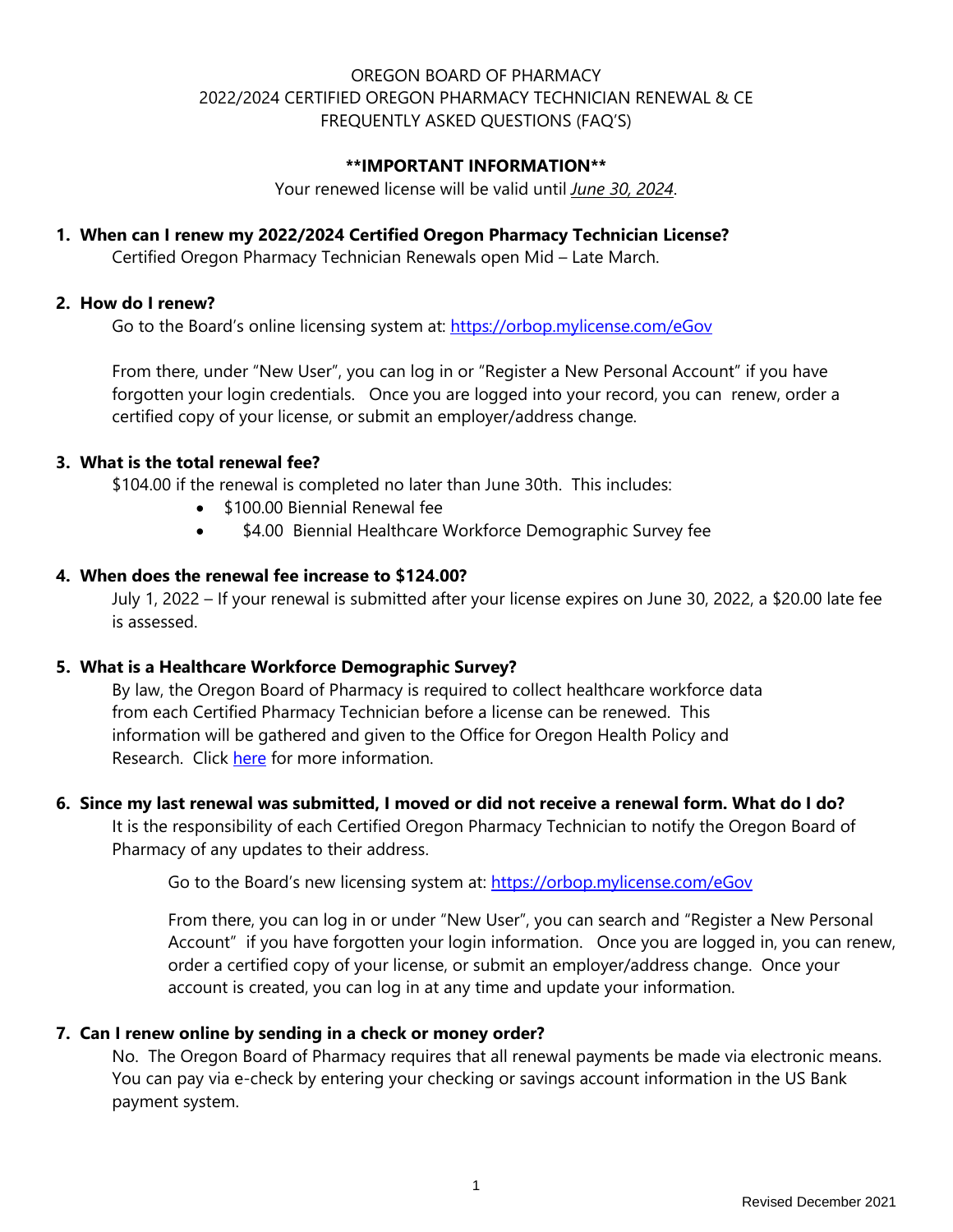## **8. When do I have to report a change of my employment or personal information?**

A Certified Oregon Pharmacy Technician must notify the Board in writing, within 15 days of any change in e-mail address, employment location or residence address [\(Oregon Administrative Rule 855-025-](https://secure.sos.state.or.us/oard/viewSingleRule.action?ruleVrsnRsn=278926) [0020\(7\)\)](https://secure.sos.state.or.us/oard/viewSingleRule.action?ruleVrsnRsn=278926). This can be done at any time by logging into your eGov account and updating your employment or personal information.

## **9. How do I know if my license was renewed?**

You can check the status of your license at any time at: [https://orbop.mylicense.com/verification.](https://orbop.mylicense.com/verification)

If your expiration date shows 06/30/2024, your license has been renewed and you should receive your license in the mail soon.

# **10. How many hours of Continuing Pharmacy Education (CPE) do I have to complete for this renewal period.**

20 hours of CE must be completed during the period of 7/1/20-6/30/22. You will need to complete a **minimum of 20 hours of CE** which must include:

- $\checkmark$  2 hours of Pharmacy Law
- $\checkmark$  2 hours of Patient Safety or Medication Error Prevention
- $\checkmark$  16 hours of your choice of relevant pharmacy CE or Board approved on-site training

\*If you have more than 2 hours in either of the categories listed above, you may count those hours toward the remaining 16 "other" hours.

The Oregon Board of Pharmacy recognizes CPE that is ACPE accredited as well as those that have been approved by the Board. Please take the time to check your certificates to verify that you have the required number of hours and that the ACPE or Oregon Board of Pharmacy approval is listed.

You may apply to have CPE approved by the Board by completing and submitting an application on the Board website. For Board approved CE to apply to license renewal, approval must be received prior to submitting your license renewal.

Please note: The Oregon Board of Pharmacy performs random CE audits. If selected, you will be required to provide proof of CPE completed from July 1, 2020, - June 30, 2022. If you are audited and it is found that you did not complete the required continuing Education, **a case will be assigned, and presented to the board for deliberation.**

# *Note: Per OAR 855-021-0009 the next renewal cycle in 2024 will require:*

- 2 hours of Pharmacy Law
- 2 hours of Patient Safety or Medication Error Prevention
- 2 hours of cultural competency CPE either approved by the Oregon Health Authority under ORS [413.450](https://www.oregon.gov/oha/OEI/Pages/CCCE.aspx) or any cultural competency CPE
- 14 hours of CPE or documented on-site training approved by the board.

#### **11. Does the Oregon Board of Pharmacy accept CME (continuing medical education).**

Yes, the Oregon BOP recognizes formal CME that is designated as AMA PRA Category 1 Credits, related to pharmacy topics, applicable toward RPH and CPT required CE. Be sure that your attendance certificate has this designation and retain your certificate(s) in the event you are audited in an upcoming cycle.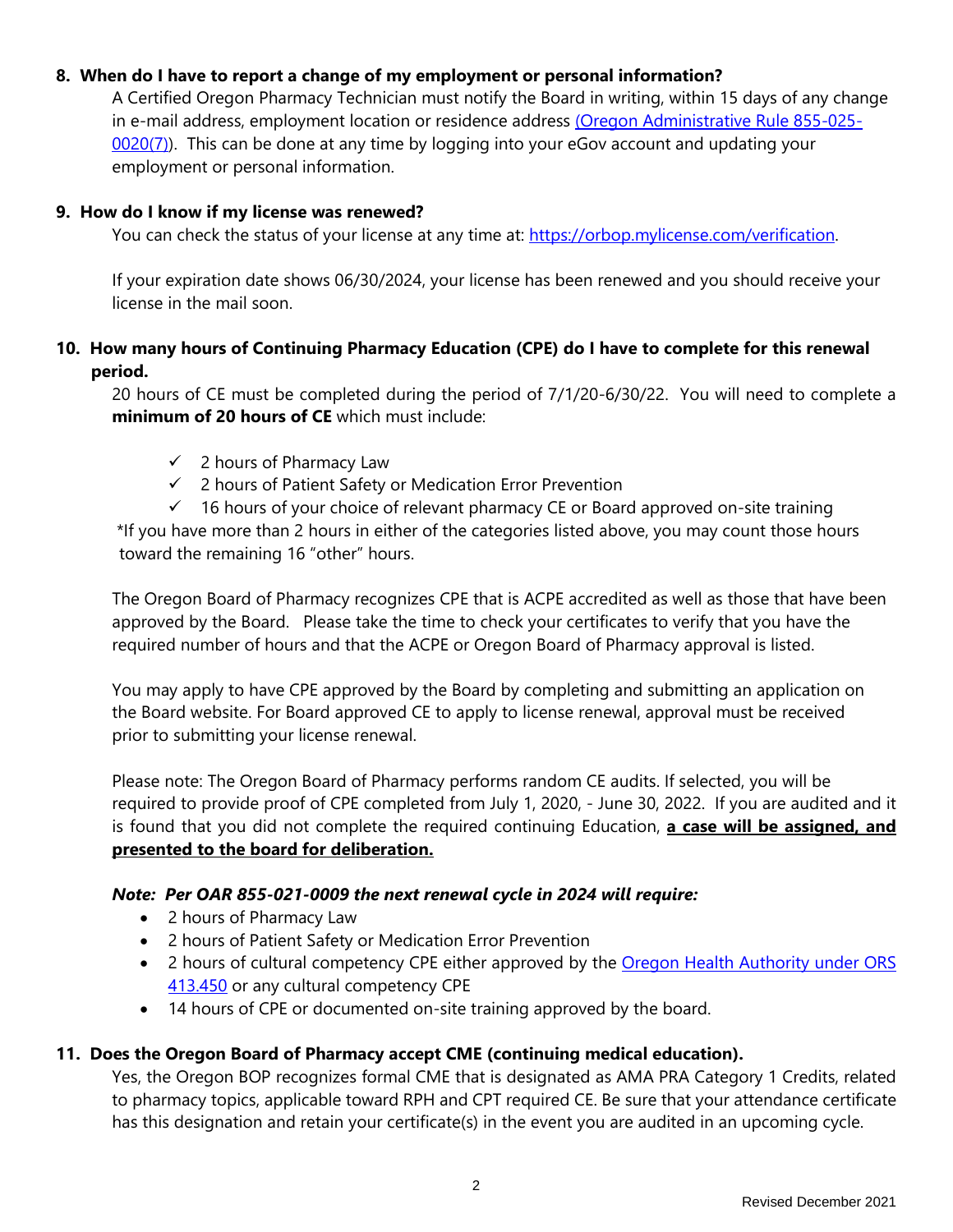#### **12. Should I submit my CPE to the Board?**

Please do not submit your CPE certificates to the Board unless you receive an audit notice via email after the renewal. If you are selected for audit, the letter will include instructions for submitting your proof of CPE.

The Oregon Board of Pharmacy utilizes the NABP's CPE Monitor program to audit continuing education. This is not a requirement currently; however, the use of the NABP CPE Monitor for tracking your continuing education may avoid the need to provide additional documentation to the Board when you are audited.

# **13. Does my CPE have to be "live" or "technician specific" to count for my Oregon license?** No.

# **14. My license was issued on or after July 1, 2021 AND I have not completed my first renewal. Do I have to complete all of the CPE hours listed above?**

No. [OAR 855-021-0009\(2\)](https://secure.sos.state.or.us/oard/viewSingleRule.action?ruleVrsnRsn=278913) states that "...does not apply to a Certified Oregon Pharmacy Technician applying for the first renewal of their license, if they have not been licensed by the Board for at least one year prior to July 1 of the renewal period."

## **15. I recently had a name change, how do I report this to the Board?**

The Board requires two documents that verify that your name has been legally changed, along with the name change form found on the Board's website.

Documents accepted include copies of Marriage Certificates/License, Divorce Decrees, or Court Documents showing your name has been legally changed **AND** a copy of your state issued driver's license or Social Security Card that verifies your new name.

# **17. Between my last Certified Oregon Pharmacy Technician renewal and this renewal cycle, I was in trouble with the law. What do I do?**

If you have been arrested or cited for violations of the law you must provide the following items:

- A written explanation of the circumstances in detail;
- Copies of all police reports. Contact the police agency(ies) involved for police reports;
- Court documents. Contact the court for court documents; and
- Other related documents

# **18. How do I lapse my Certified Oregon Pharmacy Technician license?**

Do not renew your license. Your Certified Oregon Pharmacy Technician license will lapsed automatically on July 1, 2022.

#### **19. How do I obtain a copy of the Oregon Board of Pharmacy's Newsletter?**

To subscribe to the Oregon State Board of Pharmacy newsletter alert e-mail list, please click [here.](https://lb.benchmarkemail.com/listbuilder/signupnew?rv2tG%252BqgWS0foLBiXTsMWxBOtDtY377cnReJtshBxio10c525SjkUzciHg%252FVbFy1)

The Oregon Board of Pharmacy Newsletter is only available online. This will provide direct access to the e-Newsletter for Oregon licensed pharmacy technicians, pharmacy interns and pharmacists, as well as any other persons interested in Board of Pharmacy news.